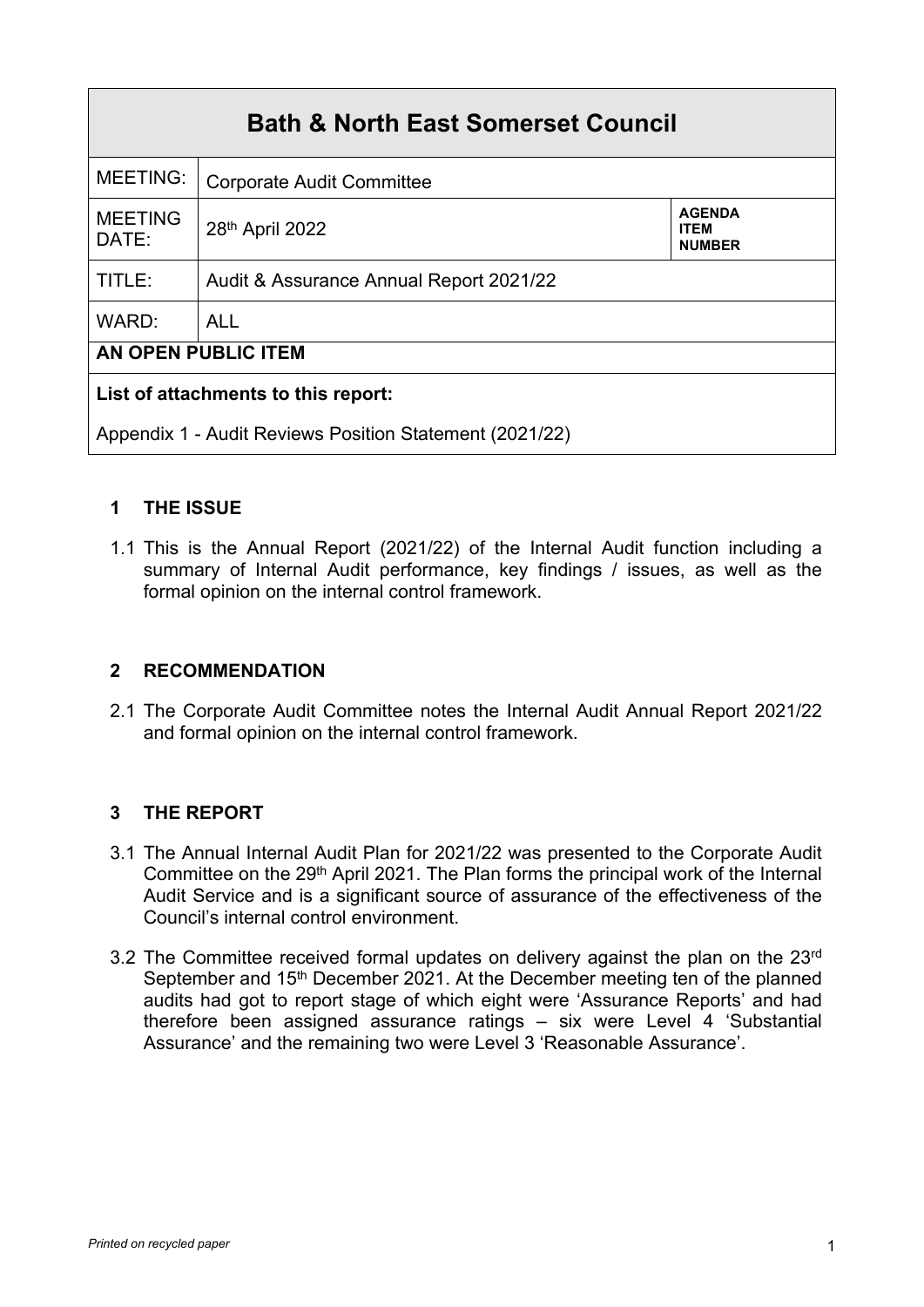#### 3.3 **HEADLINES FOR FINANCIAL YEAR 2021/22**

The summary position as of 31st March 2022 is as follows:

- 29 out of the 36 (81%) of the core planned audit reviews were 'complete'. Of the 7 planned audit reviews not carried out, 4 are included in the Internal Audit Plan for 2022/23, a decision was taken to re-prioritise the remaining 3 (Property Acquisitions; Pension Fund – Digital Strategy Review; and Governance Decision Making) based on the audit needs assessment process and they were not included in the 2022/23 planned core audit review listing.
- Significant resources were allocated to directly assist in the response to Covid19 (Social Care) and also to provide assurance relating to compliance with terms and conditions associated to funding made available to B&NES Council.
- There have been two finalised audit reports issued (IT Patch Management & Asset Management) where it was considered that the overall systems of internal control provided 'Limited Assurance'.
- The Internal Audit service were involved in three investigations. Two of these involved the investigation of staff and resulted in disciplinary proceedings. One of these was a result of an external whistleblowing report.
- Assurance work was carried out and Audit Report Letters despatched to the relevant funding body, e.g. WECA for 19 grant funded projects / activities to provide independent assurance that B&NES Council had complied with grant expenditure terms and conditions – e.g. eligibility of spend.
- Anti-Fraud and corruption training and guidance provided to B&NES employees. Co-ordination of the Cabinet Office National Fraud Initiative.
- Took a leading role in the annual governance review of the Council enabling the Annual Governance Statement 2020/21 to be compiled and included in the Council's Statement of Accounts.
- Based on Internal Audit work carried out it's the opinion of the Chief Audit Executive that the Internal Control framework is satisfactory. However, the work of the team (observational and audit testing) is impacted by remote working (response to Covid 19) of auditors and auditees / clients.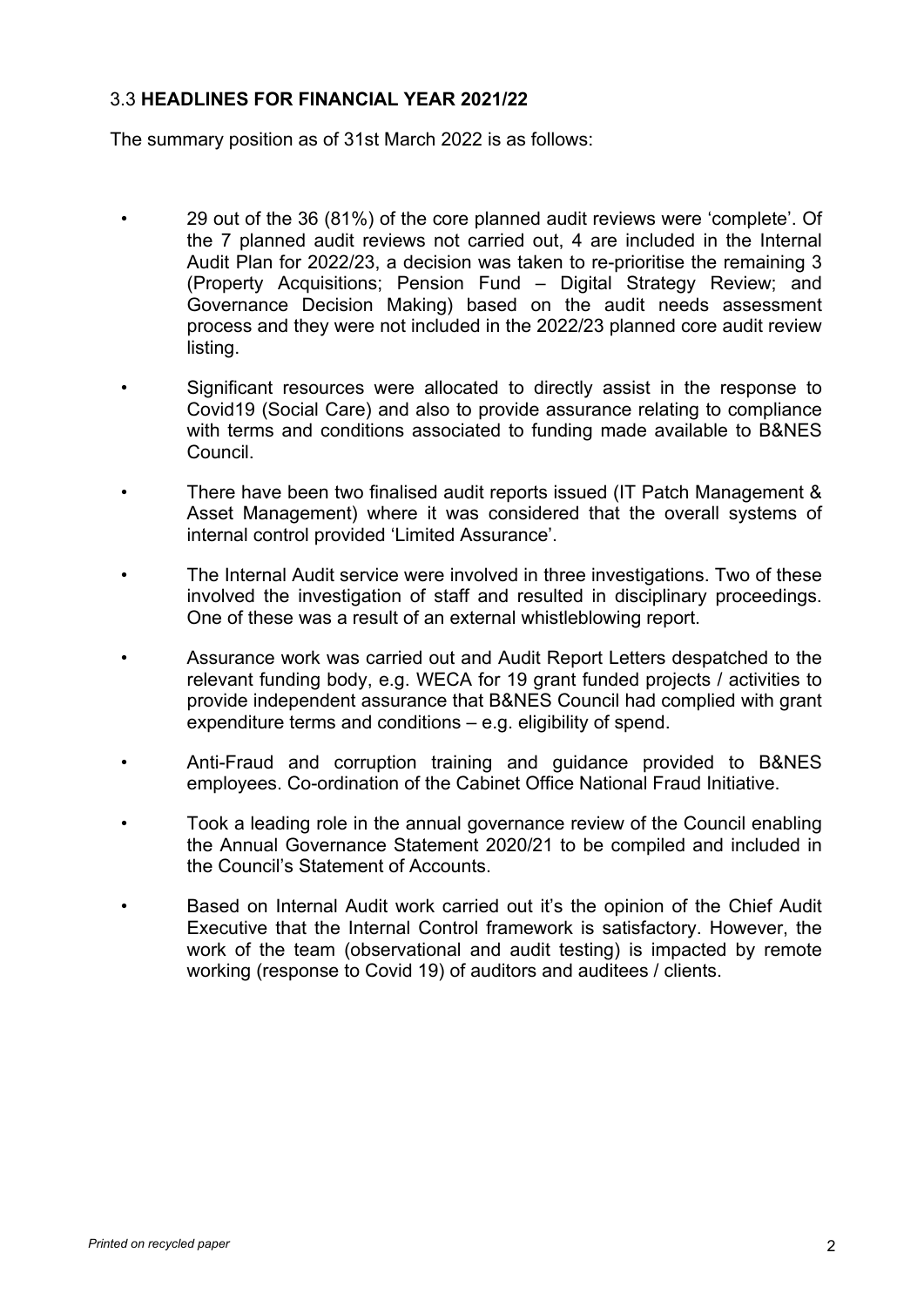#### 3.4 **2021/22 ASSURANCE RATINGS (Core Planned Audit Reviews)**

3.4.1 From the audit reviews completed in the 2021/22 financial year, all but two of the audits completed had an overall audit opinion of satisfactory to excellent (between 'Level 3' and 'Level 5'). There were not any significant control issues identified based on internal audit's consultancy, advice, and guidance work provided. An analysis of the 'core' audit reviews carried out and issued as 'Final' Reports in 2021/22 identified that:

1) 67% were providing Full or Substantial Assurance – i.e. Excellent (Level 5) or Good (Level 4)

- 2) 16% were providing Reasonable Assurance i.e. Satisfactory (Level 3)
- 3) 17% were providing Limited Assurance i.e. Weak (Level 2).

The average Assurance Rating for 2021/22 was calculated at Level 3.5 compared to 3.82 in 2020/21.

3.4.2 The two audit reports issued where it was considered that the overall systems of internal control were weak – 'Limited Assurance' (Level 2) were both IT reviews – Patch Management & Asset Management.

#### **Patch Management**

3.4.3 The key control objectives under review as part of the Patch Management review were:

1) Ensure that potential software vulnerabilities are managed by the timely installation of software patches only provided by trusted sources.

2) Ensure that installation of provided software patches do not disrupt the quality and/or continuity of IT infrastructure and services.

- 3.4.4 Patch management, or security update management, refers to the process of acquiring, testing and installing software updates, in a timely manner, to ensure that devices and software are not vulnerable to known security issues, for which fixes are available. It is a part of the organisation's threat and vulnerability management process. Security update management is one of the five technical control themes in the National Cyber Security Centre's (NCSC)"Cyber Essentials" accreditation scheme and is also part of the "10 Steps to Cyber Security" (step five, vulnerability management), the NCSC's guidance on how organisations can protect themselves in cyberspace.
- 3.4.5 For obvious cyber security reasons the exact weaknesses identified as part of this review are not being reported.
- 3.4.6 It can be reported that IT management accepted the Internal Audit recommendations – many actions have already been taken and the outstanding recommendations are limited to updating Policy documents and agreeing a protocol to improve the service-based software management.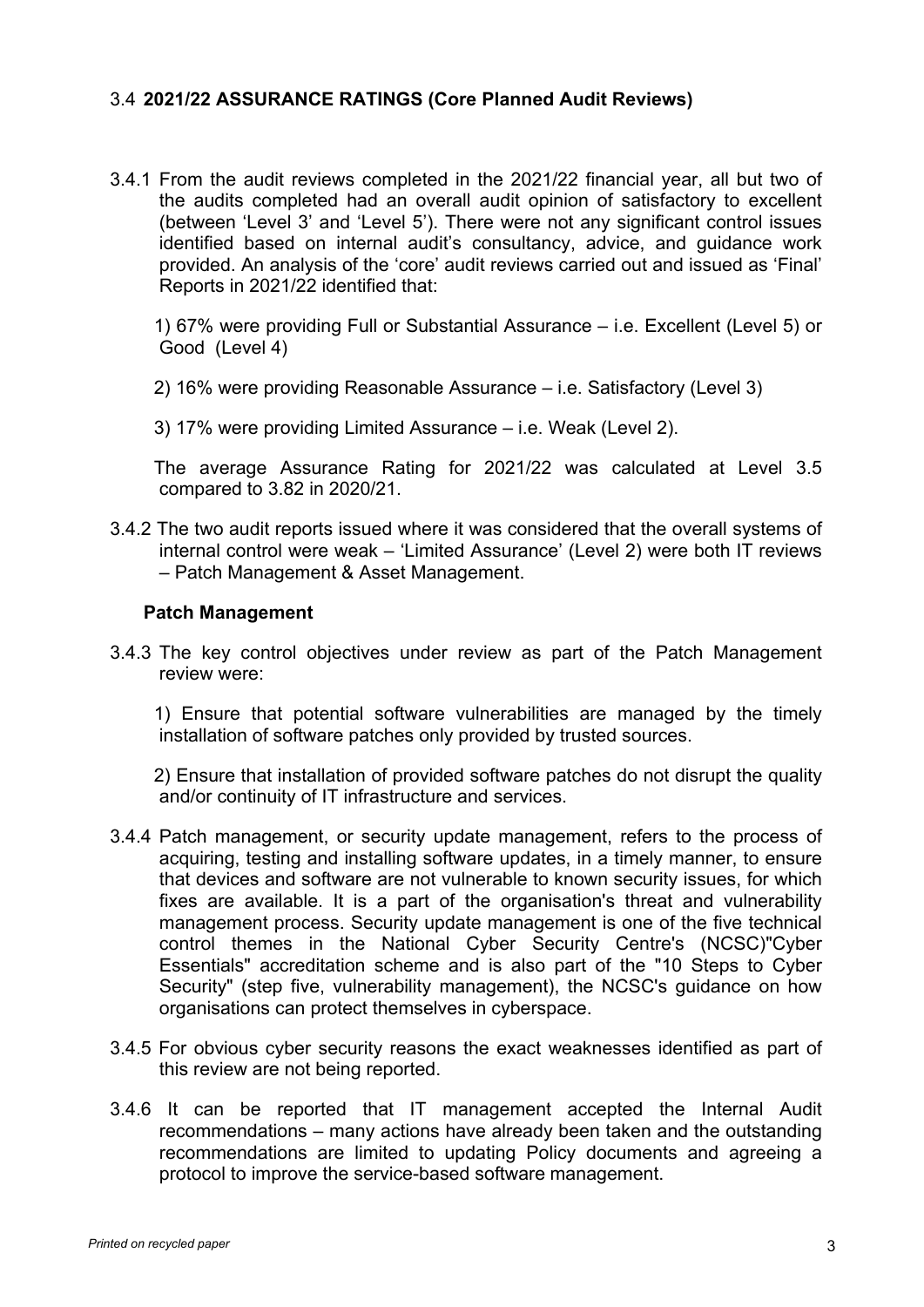#### **Asset Management**

3.4.7 The key control objectives under review as part of the Asset Management review were:

1) Ensure that laptop assets are procured to support the corporate strategy and that procurement is compliant with rules & regulations.

2) Ensure that laptop assets are recorded for accounting purposes, kept secure and that any loss or misappropriation is investigated prior to the asset records being updated.

3) Ensure that laptop assets are disposed of securely, with all confidential and sensitive data removed, and compliant with data protection regulations and environmental standards.

- 3.4.8 As a result of the "Preparing for the Future Programme", which includes a technology refresh to streamline the Council's use of office buildings and facilitate more flexible working practices has required a revised ICT strategy. The Council is moving away from a traditional thin-client operating environment (majority of users connected to the Council's network via a Citrix Virtual Desktop Interface), to a thick-client operating environment. The technology refresh aims to roll-out approximately 2,000 new laptops to users, improving the remote working experience. As of March 2022, the Council is initiating Phase 3 of the laptop rollout programme, which includes all remaining staff who need a laptop.
- 3.4.9 Alongside the rollout of the new laptop hardware and increased use of cloudbased applications, IT Services has been improving its asset management capability by moving to Microsoft Azure Active Directory (Azure AD) for identity and access management. Azure AD has not yet been integrated with ServiceNow, the Council's primary tool for managing incidents, problems and users. Completing the integration will further strengthen the asset management capability of IT Services.
- 3.4.10 The audit review identified several weaknesses including:
	- 1) The "Disposal of Removable Media Policy" was last updated in May 2011 and therefore did not reflect the current IT environment or disposal practices. A revised policy needed to be approved and disseminated effectively.
	- 2) The Council's buildings and content insurance policy does not include cyber insurance to protect the business from threats such as data breaches or malicious cyber hacks. Requires the Insurance adviser to identify what cyber security breach insurance coverage is available and to consider the cost of insurance premiums compared to the cost of potential losses.
	- 3) Leavers' IT equipment was not consistently returned to IT for redeployment; and a number of leaver user profiles had not been removed from the laptops used and their profiles were still enabled on Azure Active Directory. A number of recommendations were made to improve the leaver process, and all were accepted by management.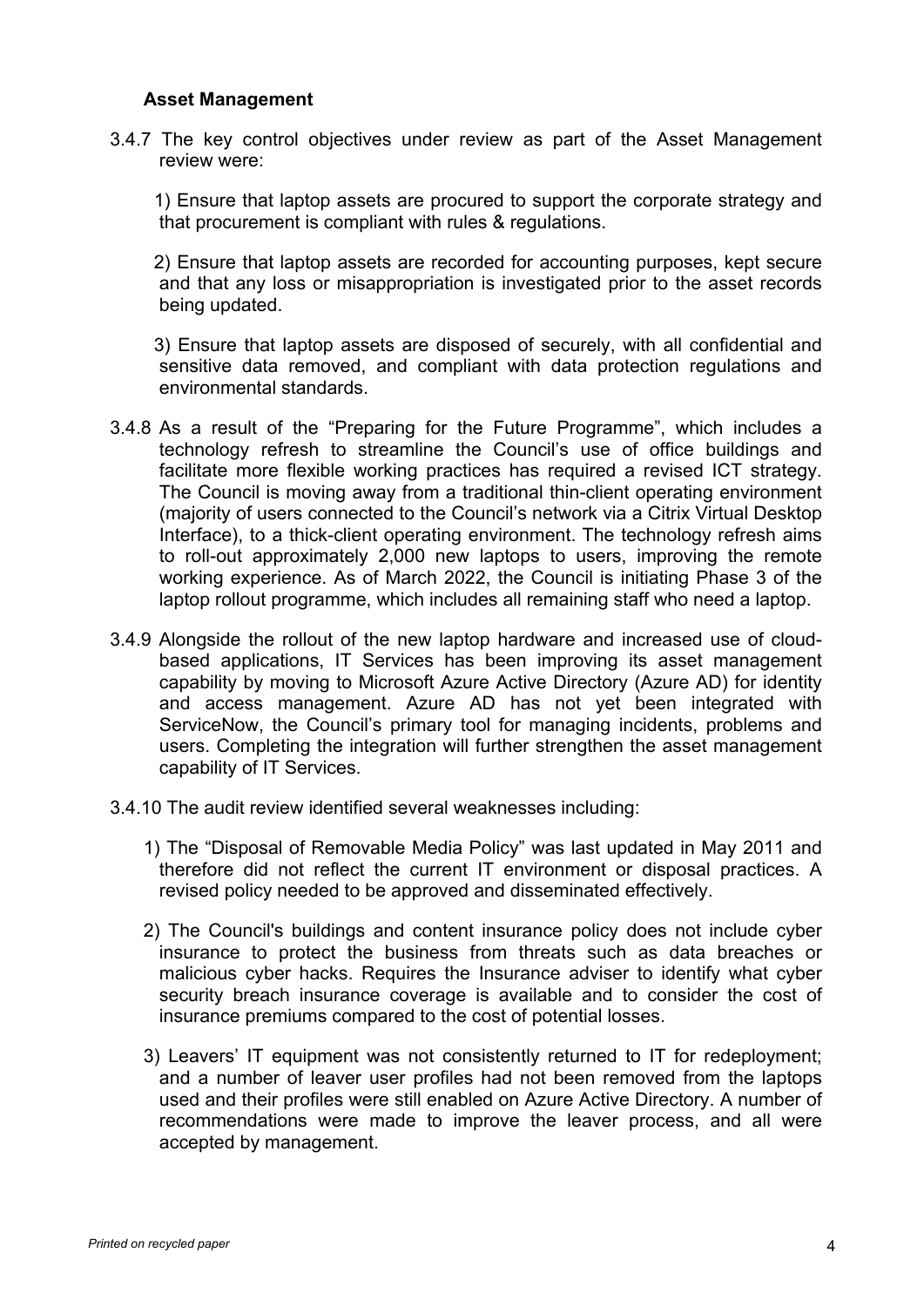## 3.5 **INVESTIGATIONS & WHISTLEBLOWING**

- 3.5.1 There were three investigations in the 2021-22 financial year requiring an Internal Audit input:
	- 1) Investigation Payroll Bank Mandate Scam
	- 2) Investigation Officer Abuse of Position misuse of Council assets
	- 3) Investigation Employee ineligibility to Council Tax Single Person Discount
- 3.5.2An update on key issues arising from investigations will be included in our report on Counter Fraud & Corruption to the Committee later in the year.

## 3.6 **COUNTER FRAUD & CORRUPTION**

- 3.6.1 Work has been carried out during the end of 2021/22 and into the new financial year on updating the Council's Counter Fraud Strategy and associated policies (Whistleblowing Policy, Anti-Bribery & Corruption, Anti-Money Laundering Policy and Guidance).
- 3.6.2A report will be presented to the July meeting of this Committee to present the revised Strategy and Policies and provide a full update on anti-fraud and corruption related work. This will include a position statement on the findings of the National Fraud Initiative 2020/21 which has involved a review of the data matching reports generated by the Cabinet Office based on the submission of data from public sector organisations.

#### 3.7 **UNPLANNED WORK**

- 3.7.1 In addition to the secondment of a member of the Internal Audit Team to directly assist in the response to Covid19 (Social Care) the Internal Audit team has completed other unplanned work.
- 3.7.2 This included a review of the use of a large petty cash / client cash imprest account (£20,000 float). We received information that the account had been used to reimburse an Independent Social Worker for work carried out to support a child under the care of the Council. The petty cash account should not be used to make any payment to remunerate staff or contractors / consultants because of the risk of taxation liability. An audit was therefore carried out to:
	- 1) provide assurance that the petty cash imprest account was only being used to pay for goods and services where it wasn't appropriate / effective to use other payment methods and that all expenditure through the account was in compliance with Council rules and regulations including Financial Regulations and other 'informal' procurement rules / guidance.
	- 2) provide assurance that roles and responsibilities with regard to administering the petty cash imprest and authorising expenditure through this payment method were clear, adopted by all those with a role in approving payments and making payments.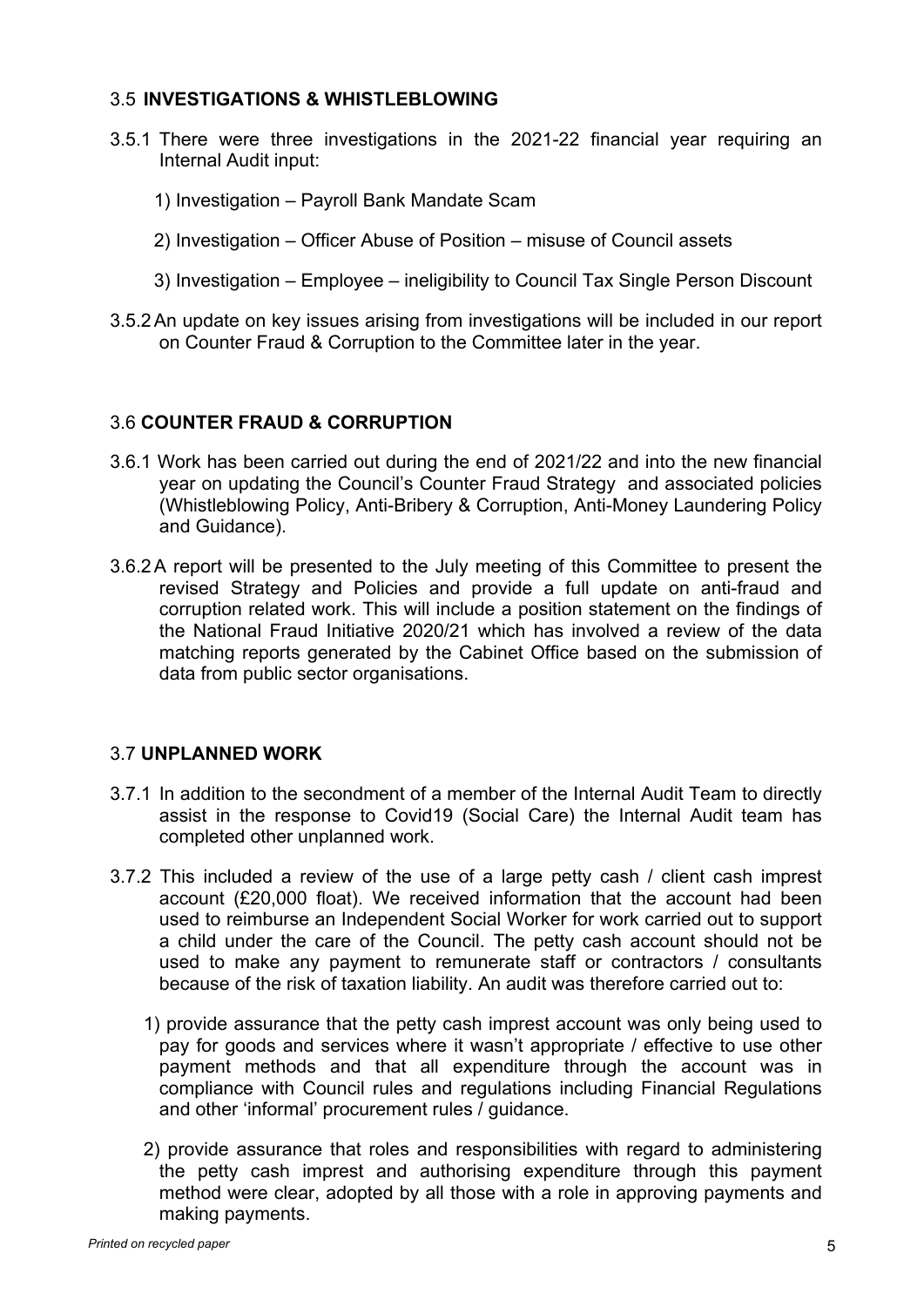- 3) provide a risk-based action plan with improvements to the areas under review to improve the system of internal control and levels of corporate assurance.
- 3.7.3 The work was completed in March 2022 and it identified that between April 2021 and January 2022 payments totalling £162,737 had been processed.
- 3.7.4 The issues identified were low level in terms of risk but included:
	- 1) Lack of documentation held to adequately evidence the expenditure or audit trail regarding the request for payment, e.g. receipts not held.
	- 2) Authorisers of expenditure had not been approved following the adopted Agresso Financial System Authorised Officer approval process.
	- 3) A further 4 cases of consultancy services payments being paid through the imprest account. As per the Council's Financial Regulations, Code of Practice and Procurement Contract Standing Orders, payments for consultants and professional services must be made through the Corporate Accounting System (Agresso). This is particularly important in order to ensure that relevant IR35 employment status checks have been carried out and 'Due Diligence' has been completed on suppliers prior to engagement.

Although there was documentation to inform administrators and service users of the type of payments that could / could not be processed through the imprest it was concluded that dissemination through training and guidance was not effective. The culture and lack of challenge by managers / supervisors and administrators had resulted in breaches of the Council rules relating to payments.

3.7.5 A management response is awaited. Recommended actions will be followed-up to ensure compliance with Council rules.

#### 3.8. **CORE INTERNAL AUDIT REVIEWS – POSITION STATEMENT**

- 3.8.1 As stated in the Section 3.3, 29 out of the 36 (81%) of the core planned audit reviews were 'complete'. Of the 7 planned audit reviews not carried out, 4 are included in the Internal Audit Plan for 2022/23, a decision was taken to reprioritise the remaining 3.
- 3.8.2Appendix 1 below records the position as at 31st March 2022. To summarise at the end of the financial year:
	- 12 Final Audit Reports
	- 1 Draft Audit Report
	- 4 Briefing / Position Statement Reports
	- 12 Audits Work-In Progress at or near report writing stage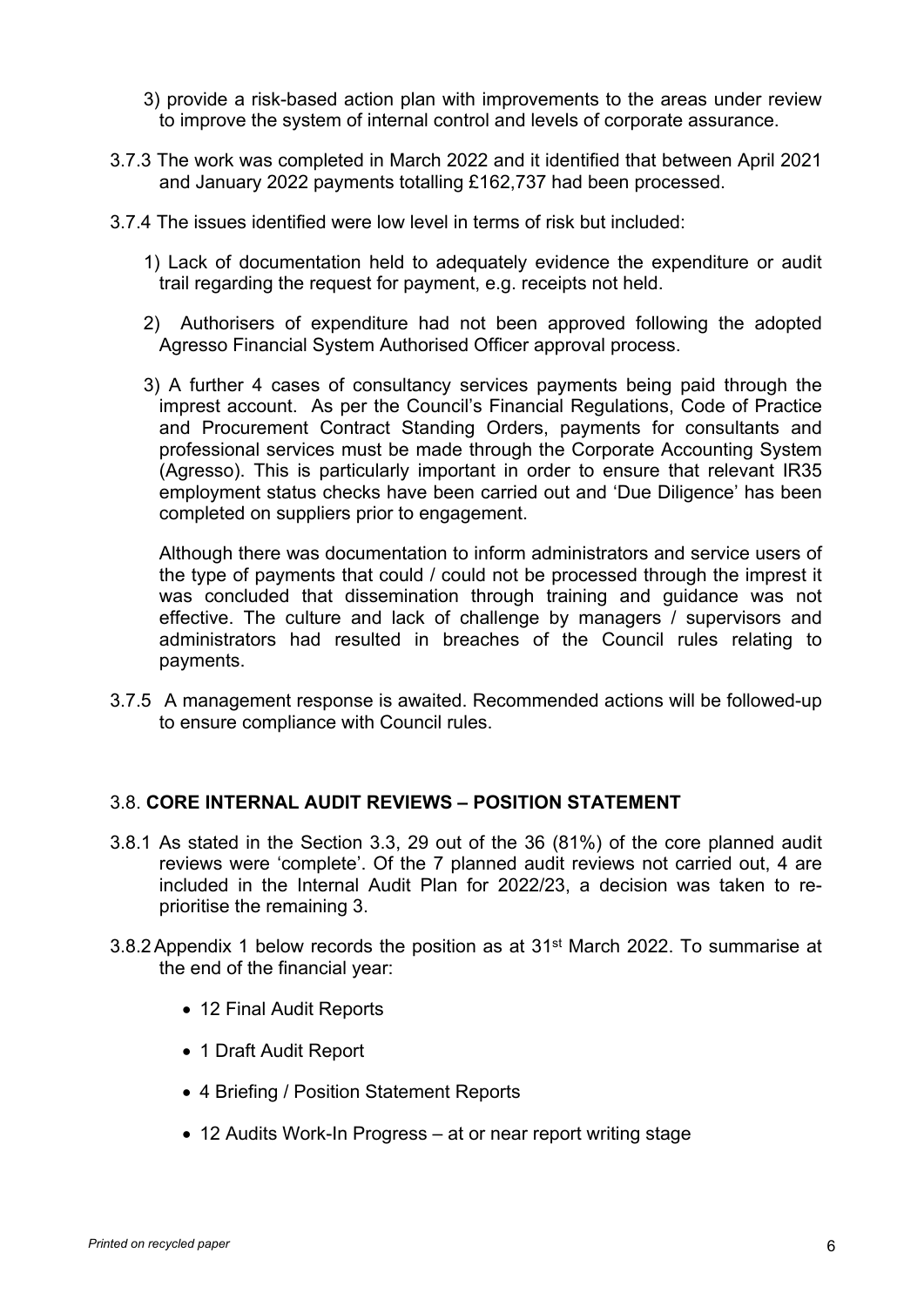#### 3.9 **IMPLEMENTATION OF RECOMMENDATIONS**

- 3.9.1 During 2021/22, 22 Audit Reports carried out in 2019/20 (12 Reports) and 2020/21 (10 Reports) were followed up to verify the implementation of recommendations.
- 3.9.2 The Follow-Up process requires management to provide their feedback on implementation of recommendations. If the recommendation is linked to 'High' risk weakness, then the Auditor carrying out the Follow-Up will seek evidence of implementation. It is pleasing to report that the findings were good in that recommendations for 18 of the 22 Reports had been implemented by management.
- 3.9.3 There were 4 Audit Reports where it was identified that recommendations had been implemented in part or the planned date of implementation had been revised. This is summarised below:

|                                                            | <b>Recommendations Raised</b> |                |                         |                |                                                                                                                                                                                                                                                                                                                                  |
|------------------------------------------------------------|-------------------------------|----------------|-------------------------|----------------|----------------------------------------------------------------------------------------------------------------------------------------------------------------------------------------------------------------------------------------------------------------------------------------------------------------------------------|
| <b>Audit Name</b>                                          | <b>High</b>                   | <b>Medium</b>  | Low                     | <b>Total</b>   | <b>Recommendation Status</b>                                                                                                                                                                                                                                                                                                     |
| Avon Pension Fund - Code of<br>Practice 14 Data Protection |                               | 5              |                         | 5              | 1 recommendation implemented.<br>1 recommendation not implemented<br>and agreed revised implementation<br>date<br>4 recommendations partially<br>implemented with agreed revised<br>implementation date agreed.                                                                                                                  |
| Adults - Integrated Care<br>Records                        | $\overline{3}$                | $\overline{7}$ | $\mathcal{L}$           | 12             | 3 'H' partial implementation - agreed<br>revised implementation date.<br>1 'M' recommendation implemented, 6<br>'M' with agreed revised<br>implementation dates.<br>2 'L' recommendations not<br>implemented and agreed revised<br>implementation dates.                                                                         |
| Sundry Debtors & Debt<br>Recovery                          | $\overline{2}$                | 4              | $\mathbf{1}$            | $\overline{7}$ | 2 'H' partial implementation - review<br>and update of Council's Financial<br><b>Regulations and Debt Recovery Policy</b><br>has been delayed.<br>Medium / Low recommendations<br>either fully or partially implemented<br>apart from 1 recommendation linked<br>to the update of Council FR's                                   |
| <b>Property Compliance</b>                                 | $\overline{3}$                | 9              |                         | 12             | The report to Committee on 15 <sup>th</sup> Dec<br>2021 provided an update on<br>implementation of the 3 'H'<br>recommendations - 2 were assessed as<br>amber and 1 green ('implemented').<br>This opinion was based on the position<br>statement provided by the Council's<br>Chief Operating Officer (COO) in<br>October 2021. |
| <b>Total</b>                                               | 8                             | 25             | $\overline{\mathbf{3}}$ | 36             |                                                                                                                                                                                                                                                                                                                                  |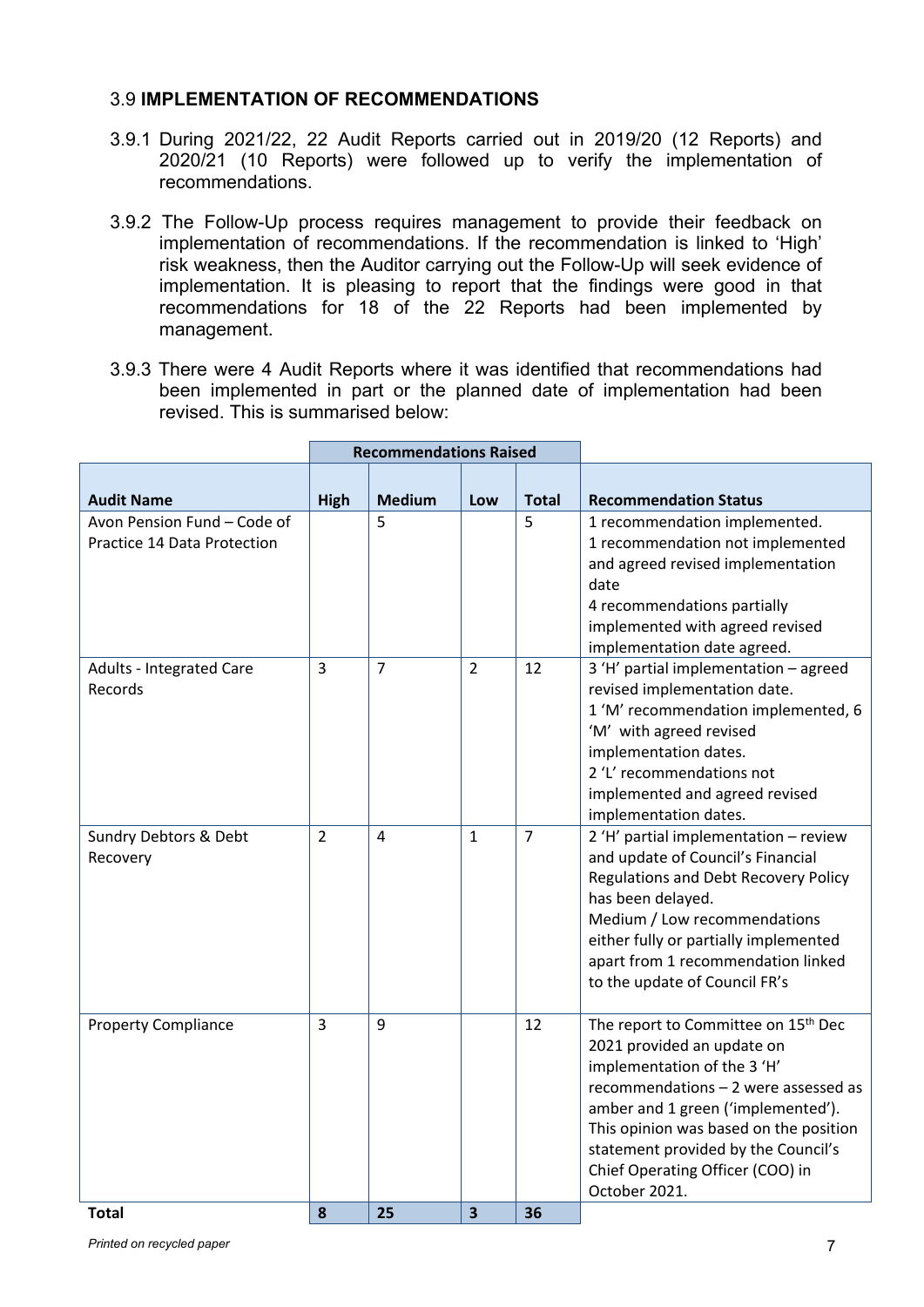#### 3.10 **COMPLIANCE WITH PUBLIC SECTOR INTERNAL AUDIT STANDARDS**

- 3.10.1 In December 2017 a report was presented to the Committee on the Public Sector Internal Audit Standards and based on this report the Committee approved an Internal Audit Charter. The Internal Audit Charter has been reviewed annually and updated when required.
- 3.10.2 The Internal Audit Charter states that Audit West through its engagement lead will report periodically to the Corporate Audit Committee regarding Internal Audit conformance to the Code of Ethics and the Standards and this is being separately reported to the Committee as part of the Internal Audit Plan 2022/23 report.

## 3.11 **FORMAL OPINION ON THE INTERNAL CONTROL FRAMEWORK**

3.11.1 The Internal Audit Charter states that the Chief Audit Executive is required to give an opinion on the internal control framework.

#### 3.11.2 **Statement of the Chief Audit Executive**–

In forming an opinion on the internal control framework, I have considered the work of the Audit & Assurance function as well as consideration of the wider governance framework, other assurances we can place reliance on and performance of the Council.

As highlighted during previous reports to this Committee, it was reported that the Council's internal control framework was satisfactory, however, it was also highlighted that the opinion provided was tempered by enforced remote working due to Covid-19 and government advice to work from home.

Remote working has continued throughout 2021/22 and, coupled with the level of unplanned work and like in 2020/21 there was a need to consider whether a limited or qualified opinion should be issued as a result of the changing plan. The Committee have been kept fully informed during the financial year of progress on completing the approved Internal Audit Plan, the need to maintain a flexible Plan, and the impacts of unplanned work.

The Institute of Internal Auditors guidance states that if the Audit Committee has agreed to the changed plan, then there is no need for a limited opinion; the opinion will reflect the work detailed as agreed.

There have been minor amendments to the 2021/22 Plan and it is therefore my opinion that, based on the limited planned work completed due to the circumstances of Covid-19, the Council's internal control framework and systems to manage risk are reasonable.

- Reasonable assurance can be provided over the council's systems of internal control, helping to ensure corporate priorities can be achieved;
- Agreed policies, Financial Regulations and Contract Standing Orders were broadly being complied with;
- Managers throughout the council were aware of the importance of maintaining adequate and effective governance arrangements;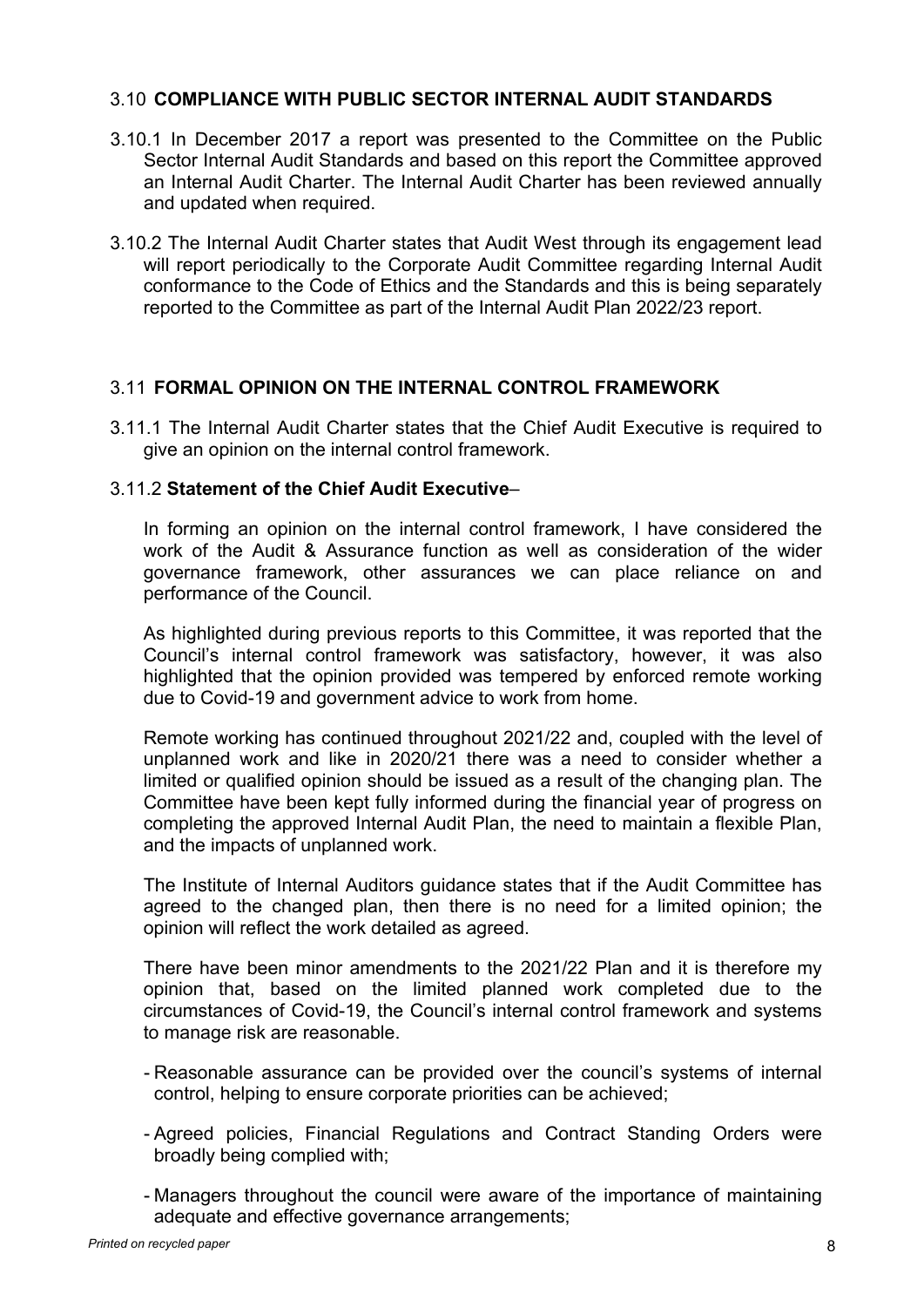- Appropriate arrangements were operated to deter and detect fraud and investigations did not identify any systemic failures;
- Senior Management led by the Chief Operating Officer as risk management sponsor – demonstrate a pro-active approach to the fundamental themes of good governance and risk management.
- There were no fundamental system failures or control breakdowns to businesscritical functions.

The ongoing financial challenge, heightened by the pandemic and more recently the conflict in Ukraine, places further pressure on all Council services to respond and manage risk in a proportionate way. The Council's financial position remains very challenging. A robust Internal Audit service is a vital component of the Council's governance systems and provides the third and final line of defence in relation to the internal control framework.

The Audit Committee's support of our work and maintaining effective corporate governance is appreciated and I would like to thank members of the committee for their input and guidance over the year.

## **4 STATUTORY CONSIDERATIONS**

4.1 There are no specific statutory considerations related to this report. Accounts & Audit Regulations set out the expectations of provision of an Internal Audit service. This is supported by S151 of the Local Government Act and CIFPA Codes of Practice and the IIA professional standards for delivery of an adequate Internal Audit Service.

# **5 RESOURCE IMPLICATIONS (FINANCE, PROPERTY, PEOPLE)**

5.1 There are no direct resource implications relevant to this report.

#### **6 RISK MANAGEMENT**

- 6.1 A proportionate risk assessment related to the issue and recommendations has been undertaken, in compliance with the Council's decision-making risk management guidance. Significant risks to the council arising from an ineffective Internal Audit Service include lack of internal control, failures of governance and weak risk management. Specific risks include supplementary External Audit Fees, undetected fraud and inadequate coverage of risks arising from COVID-19. Internal Audit assists the council in identifying risks, improvement areas and recommending good practice.
- 6.2 The Corporate Audit Committee has specific responsibility for ensuring the Council's Risk Management and Financial Governance framework is robust and effective.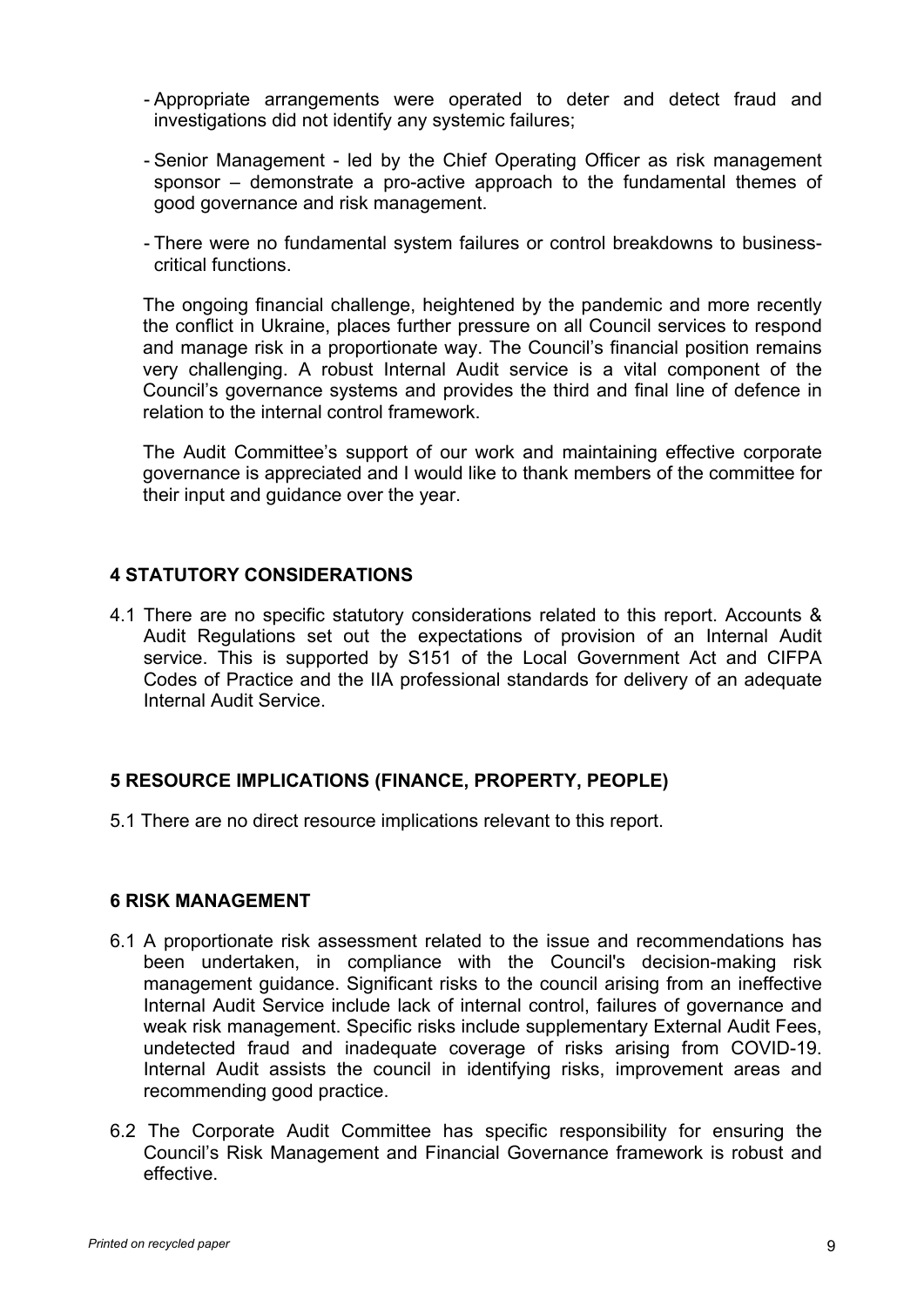# **7 EQUALITIES**

7.1 A proportionate equalities impact assessment has been carried out using corporate guidelines and no significant issues have been identified.

## **8 CLIMATE CHANGE**

8.1 There are no direct climate change implications related to this report.

#### **9 OTHER OPTIONS CONSIDERED**

9.1 No other options to consider related to this report.

#### **10 CONSULTATION**

10.1 The Council's Section 151 Officer has had the opportunity to input to this report and has cleared it for publication.

| <b>Contact person</b>                                                                          | Andy Cox (01225 477316) Jeff Wring (01225 477323)                                                                                                                                                                                       |  |  |  |  |
|------------------------------------------------------------------------------------------------|-----------------------------------------------------------------------------------------------------------------------------------------------------------------------------------------------------------------------------------------|--|--|--|--|
| <b>Background</b><br>papers                                                                    | Reports to Corporate Audit Committee - 5 <sup>th</sup> December 2017 -<br>Public Sector Internal Audit Standards; 29th April 2021 - Internal<br>Audit Plan - 2021/2022; 15 <sup>th</sup> December 2021 Internal Audit<br>Update Report. |  |  |  |  |
| Please contact the report author if you need to access this report in an<br>alternative format |                                                                                                                                                                                                                                         |  |  |  |  |